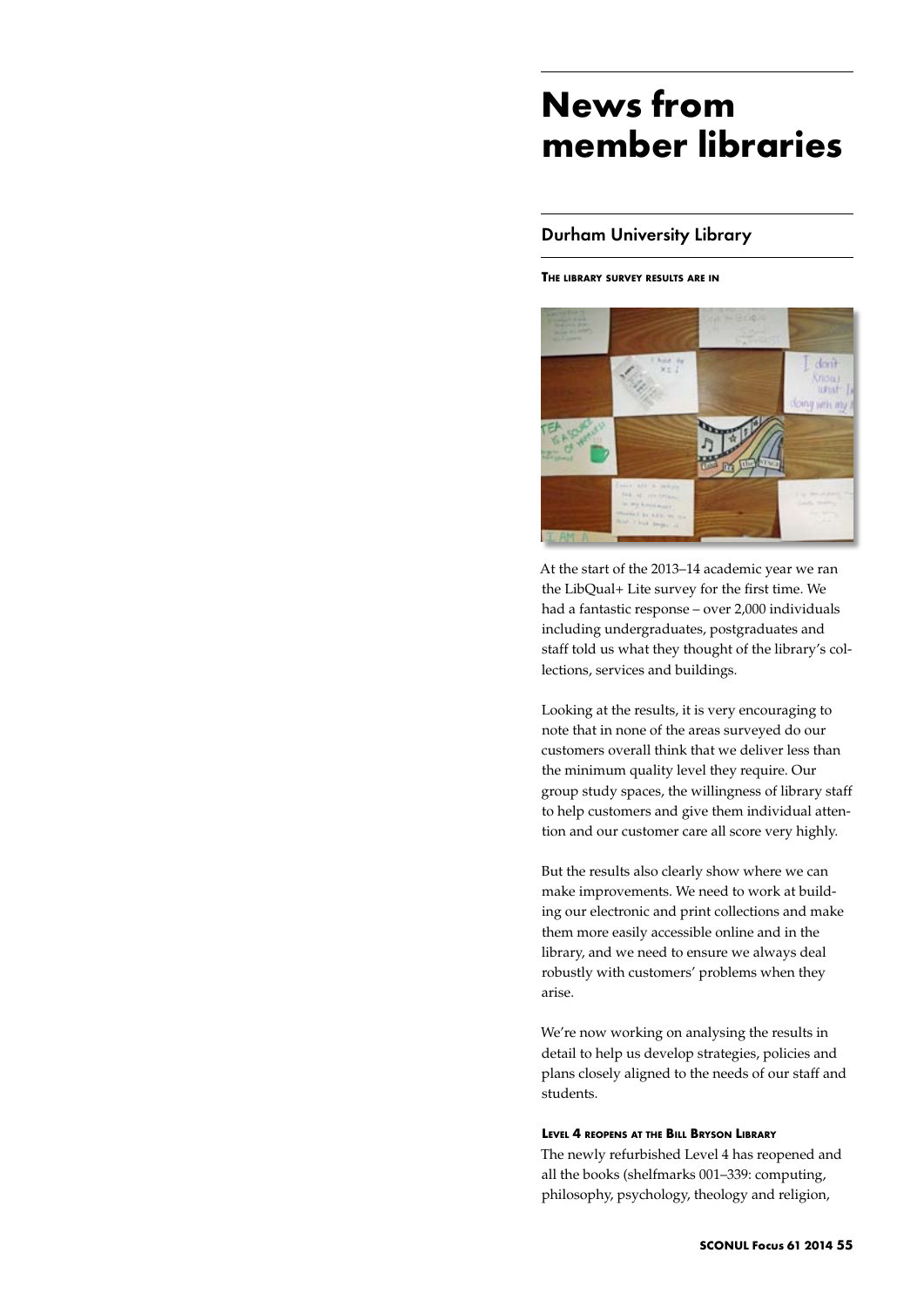sociology, economics) that had been temporarily moved to mobile storage on Level 1 have been returned to their permanent places on Level 4. Study spaces have also been restored and users are now able to access all of Level 4's facilities. In keeping with the refurbishment schedule, the process of moving books (shelfmarks 400–779: languages, sciences, Meissen collection, arts [not music]) from Level 3 to the Level 1 mobile storage shelves has also been completed. To keep noise and disruption to a minimum during the exam period, refurbishment work to Level 3 has been paused and will resume at the beginning of July.

Until September 2015, a rolling programme of works will replace the ageing systems responsible for heating, lighting and ventilation in the central section of the Bill Bryson Library.

#### **Primo**



After a lengthy evaluation process, we have opted to purchase the unified search interface Primo from Ex Libris, and will be launching the interface to our users in mid-2014. It is hoped that library users will enjoy faster searches in a more intuitive interface, which will be seamlessly integrated with the library's Innovative Interfaces library management system.

University Librarian, Jon Purcell, said:

Because our collections span modern printed books, e-journals, archives, medieval manuscripts and ancient artefacts in our museums, users will benefit from being able to search for different types of materials through one system. In addition, we will have the flexibility to offer additional Primo views with specialist search and filtering facilities where needed. The use of Primo will also help us raise awareness of the breadth and quality of Durham University's unique Heritage Collections, as well as publicise other research collections in the north east of the UK that will be indexed by our system. Equipped with Primo, the library will provide valuable support for Durham University's regional, national, and international strategies.

#### **Engaging with our students**

From 10–16 February 2014, the library got involved in DUCK (Durham University Charities Kommittee) week. We encouraged library users to pay their fines online or in person and the average daily fines taken throughout the week were donated to DUCK charities. We're pleased to say our library users helped to raise £563.54 for some amazing causes! During the week, we asked students to vote between four charities selected by DUCK to decide who the money donated would go to. Over a thousand votes were cast in our polls on DUO (Durham University Online) and in the Bill Bryson Library. The chosen charities were St Cuthbert's Hospice, the Against Malaria Foundation, Norcare and the LetterBox Club.

The Bill Bryson Library and Queen's Campus Library also hosted Nightline's 'Anonymous Student Project'. This confidential, non-advisory, non-judgemental, non-directive listening service is an organisation run by volunteer students, for students. With the aim of raising awareness of the complications of student life, their 'Anonymous Student Project' asked students to write an anonymous message on a postcard and post it in a box in one of the university libraries. The postcards were then displayed in the Bill Bryson Library for students to read. The messages ranged from serious confessions, to snippets of advice, to personal rants about the relationships of Harry Potter characters or Tesco Clubcard vouchers.

#### **More Books**



For the fourth year running, we ran our popular More Books campaign during the latter stages of the Michaelmas term. All taught students at the university were invited to make requests directly to the library for materials they wanted us to buy. This is primarily aimed at addressing the age-old 'there are not enough books in the library' issue. It also provides a clear route for taught students to suggest books for purchase, moving away from being reliant on a sympathetic member of academic staff.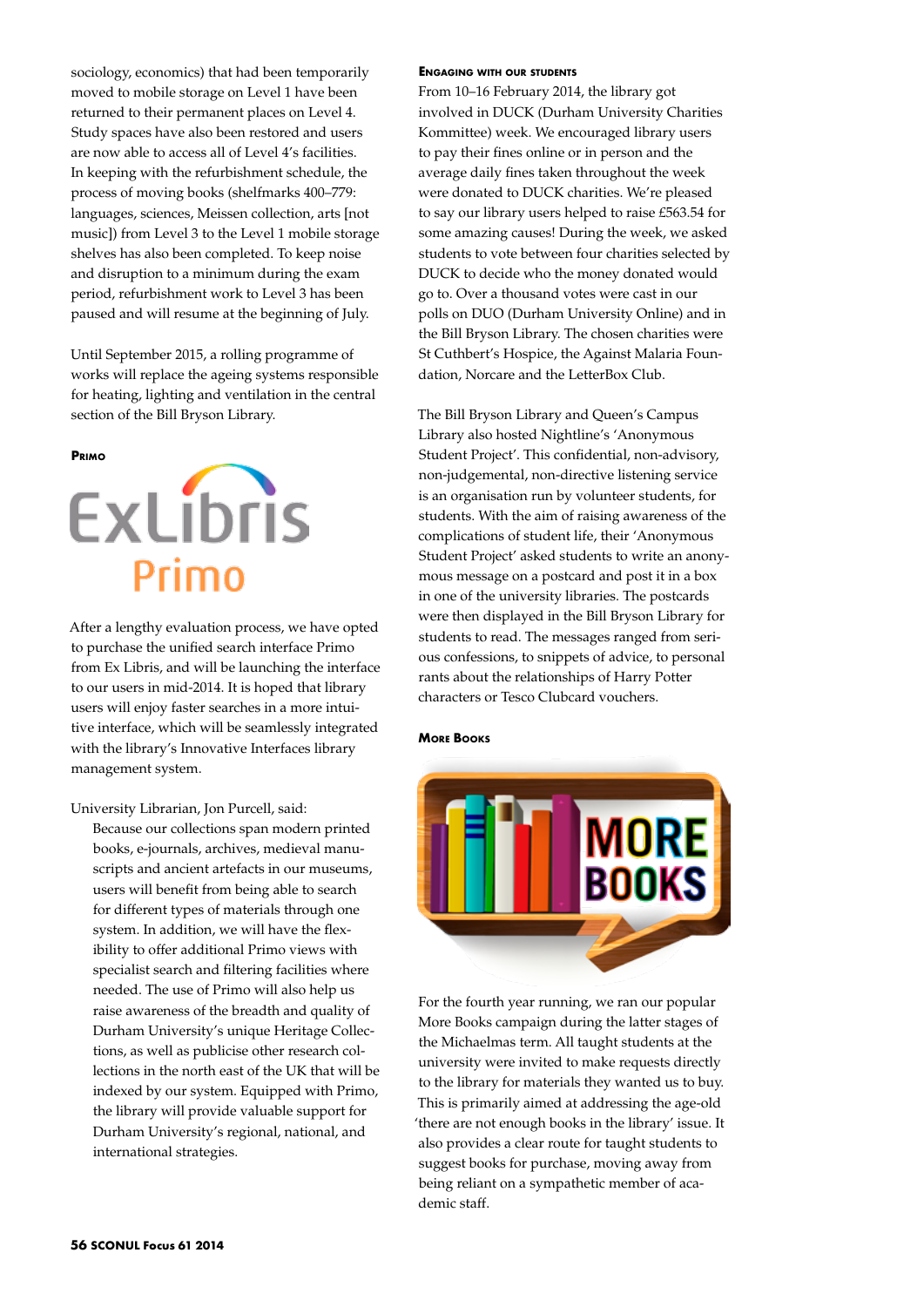The campaign was launched mid-November with a budget of £20,000, and ceased when the funds were spent at the end of December. In total over 460 requests were made, resulting in over 350 purchases. We have, as ever, received very positive feedback from users, thanking us for the scheme and confirming how valuable they find it. We communicated well with users who made a request and clear explanations were given when we made the decision not to purchase materials. Additionally, a significant number of purchases were made as a result of More Books requests that did not come from the More Books fund, where liaison librarians opted instead to purchase from departmental funds.

# **Subject support point**

On Tuesdays and Thursdays from 10:00 to 16:00 throughout the Epiphany and Easter terms, academic liaison librarians offered subject support at the Bill Bryson Library to all students who wished to drop in. Each librarian was available for one and a half hours in a consultation room near the main help and information desk. It was promoted as a really great opportunity to speak to the person who knows all the best resources for students' courses, and it marked the first time in recent memory that liaison librarians were formally timetabled in to a regular drop-in enquiries point.

# **Androids and enamels at Palace Green Library**



From November 2013 – April 2014, *ROBOT* was on display at Palace Green Library. This exciting exhibition of robots, cyborgs and androids

presented some of the metal stars of the big screen alongside books and classic sci-fi comics.

To complement the exhibition, the library also brought Robots Live to the north east of England for the first time during February half term. This popular live robotic combat show was formed in the wake of TV's *Robot wars* and attracted hundreds of visitors to Durham.

Palace Green Library's exhibitions programme is regularly changing and from May to August our galleries will present *The seven treasures: Japanese enamels from the V&A*. Cloisonné enamelware from the Victoria and Albert Museum will be on display with loans from collections in the north east and objects from Durham University's Heritage Collections to present a complete picture of one of Japan's most exquisite art forms.

Anna Smith *Library Assistant anna.smith2@durham.ac.uk*

Rachel Smith *Communications and Marketing Officer r.l.smith@durham.ac.uk*

Ben Taylorson *Academic Liaison Librarian benjamin.taylorson@durham.ac.uk*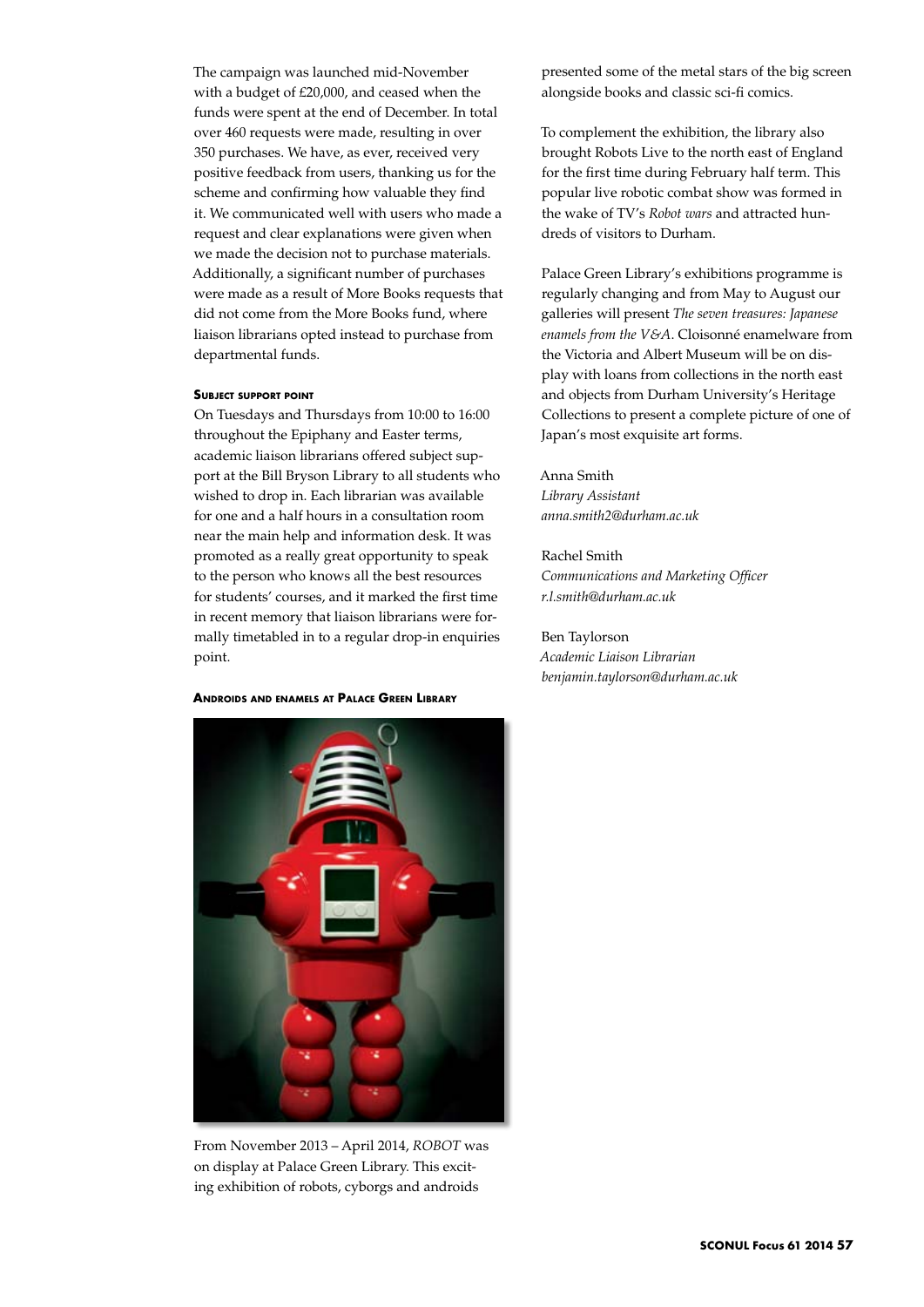# University of York library

## **Borthwick Institute for Archives website**

We launched a new website for the Borthwick Institute for Archives at the beginning of March. The new site includes:

- a new and improved navigational structure to make things easier to find for our users
- reviewed, updated and restructured content
- new sections on Exhibitions, Looking after the archives, Donating or depositing material, History of the Borthwick and Digitisation Services.

#### **Annual report**



We have recently published our 2012–13 annual report, available at Information Annual Report for the University of York 2012/2013

The 2012–13 academic year was particularly significant for Information, and the report highlights our most notable achievements.

# **Skills research intern – new skills curriculum in development**

Higher education institutions around the world have been under increasing pressure in recent years to produce graduates who possess certain competences, or, as they have started to be called, graduate attributes. While Australian universities are at the forefront of research in this field, UK institutions seem only recently to have started to address the graduate attributes agenda. While a lot of work is currently done in various areas of student skills development, such as information literacy, academic literacy or employability, commitment to creating a cohesive graduate attributes implementation strategy seems to be less explicit, or, in many cases, absent.

To shed some light on the higher education initiatives being implemented regarding the approach to skills development, a collaborative project across the Information Directorate, Careers and the Academic Support Office commenced in autumn 2013. A student intern undertook several pieces of work as part of this research, including a literature review of skills development across a number of areas, which revealed a continuum (illustrating the fact that approaches to skills development are moving from a bolt-on approach to an embedded model). The intern also examined case studies on how an embedded model of graduate attributes had been implemented in higher education institutions.

The results of this research have been fed into the work of a university working group developing our new teaching and learning strategy for the next five years.

#### **Making resource lists work**

We have begun a project, Making Resource Lists Work, to implement our Resource List Policy and to raise awareness of the main points of the policy in every academic department across the university. The policy aims to

- make all resource lists available online using EARL (our electronic reading list software) – paper reading lists will not be checked by the library from the next academic year;
- • ensure resource lists are well structured in order to aid and encourage student engagement, e.g. lists should be of an appropriate length and use priority categories, for example, essential / core reading, further / background reading, key texts etc.
- improve the use of digital material where possible, for example, e-books, e-journals and our electronic texts service.

#### **External store**

The library has purchased an external store facility in Nether Poppleton, North Yorkshire. We are currently in the process of moving items there that have been in deep store; once the move is complete users will be able to request items from the store as part of our retrieval service.

## **York Art Gallery stock**

A collection of approximately 5,000 items, previously held at York City Art Gallery, has been kindly donated to us by York Museums Trust. Library staff are currently adding the collection to our stock, with completion expected by spring 2015.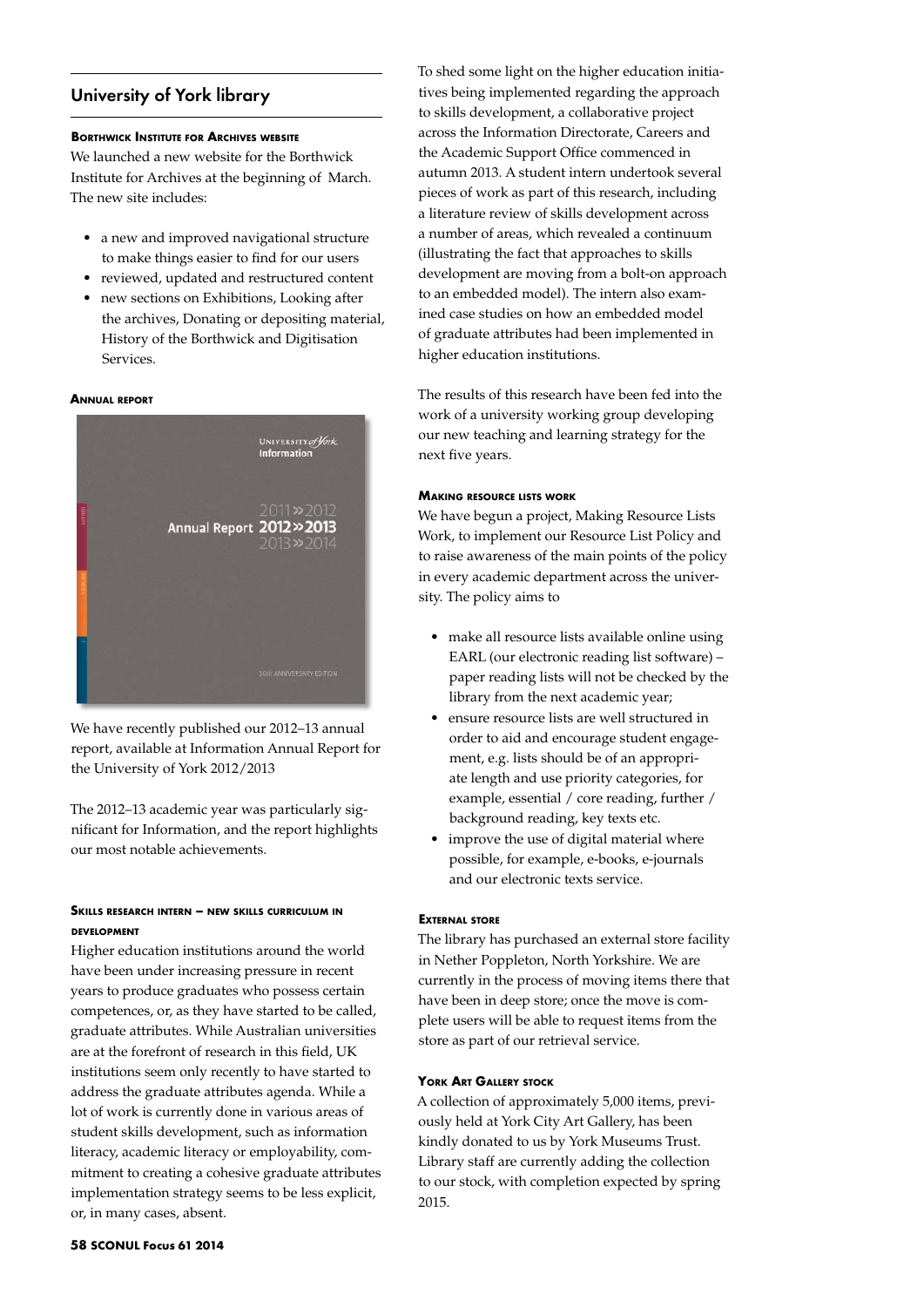The subjects covered by the collection range from woodcuttings to Warhol, sculpture to sign-painting, and from Hogarth to Hepworth. They will undoubtedly enhance the breadth and quality of the art-related stock available at York.



*Fig. 1 Items donated by York City Art Gallery* 

#### **MoreBooks**

In February we ran the MoreBooks scheme for the third time; this gives our students the opportunity to tell us what books to buy, whether it's a title the library doesn't have or an additional copy of a book they are finding it hard to get hold of.

MoreBooks has been very well received by our students, and approximately £90,000 was spent on over 2,000 items throughout February. As one user noted, the scheme is a 'great chance to plug resource gaps based on student need'.

# **Library survey 2013**

We received a total of 2,452 responses to the library survey 2013 – our highest to date – and are pleased to report that the results show an improvement in the perception of the university's library services over the past year.

Results for all questions on the survey improved compared with 2012, with a 1.4% increase on average, reflecting a continued improvement since our library refurbishment and the positive impact of service improvements, including flexible loans and 24x7 opening.

Our Academic Liaison team are also formulating action plans based on the survey results to focus on areas that were identified for improvement. <image of Library survey winners near here>



*Fig. 2 Library Survey 2013 prize winners with the Director of Information Stephen Town*

# **Key texts review project**

We have begun the process of reviewing our key texts collection. Managing the collection is time-consuming for staff, and feedback and usage statistics indicate that the collection may not be delivering the right outcome for students.

We hope the review will allow us to make positive changes, ensuring that access to high-demand student reading is provided in a timely manner by means of a streamlined process, thus improving the confidence of academic staff in the collection and saving staff time.

#### **World Book Day**

We held a series of events and activities to celebrate World Book Day on 6 March. Sarah Griffin, the University of York's Special Collections Librarian, presented a sold-out talk on 600 years of printing history as reflected in material held in Special Collections at the university and at the Minster Library; we also held a book swap. These events were accompanied by an online quiz, promoted through our website, Facebook and Twitter.

This was our second year celebrating World Book Day, which has proven to be a positive event, allowing us to engage with both the university and the broader York community.



*Fig. 3 World Book Day event*